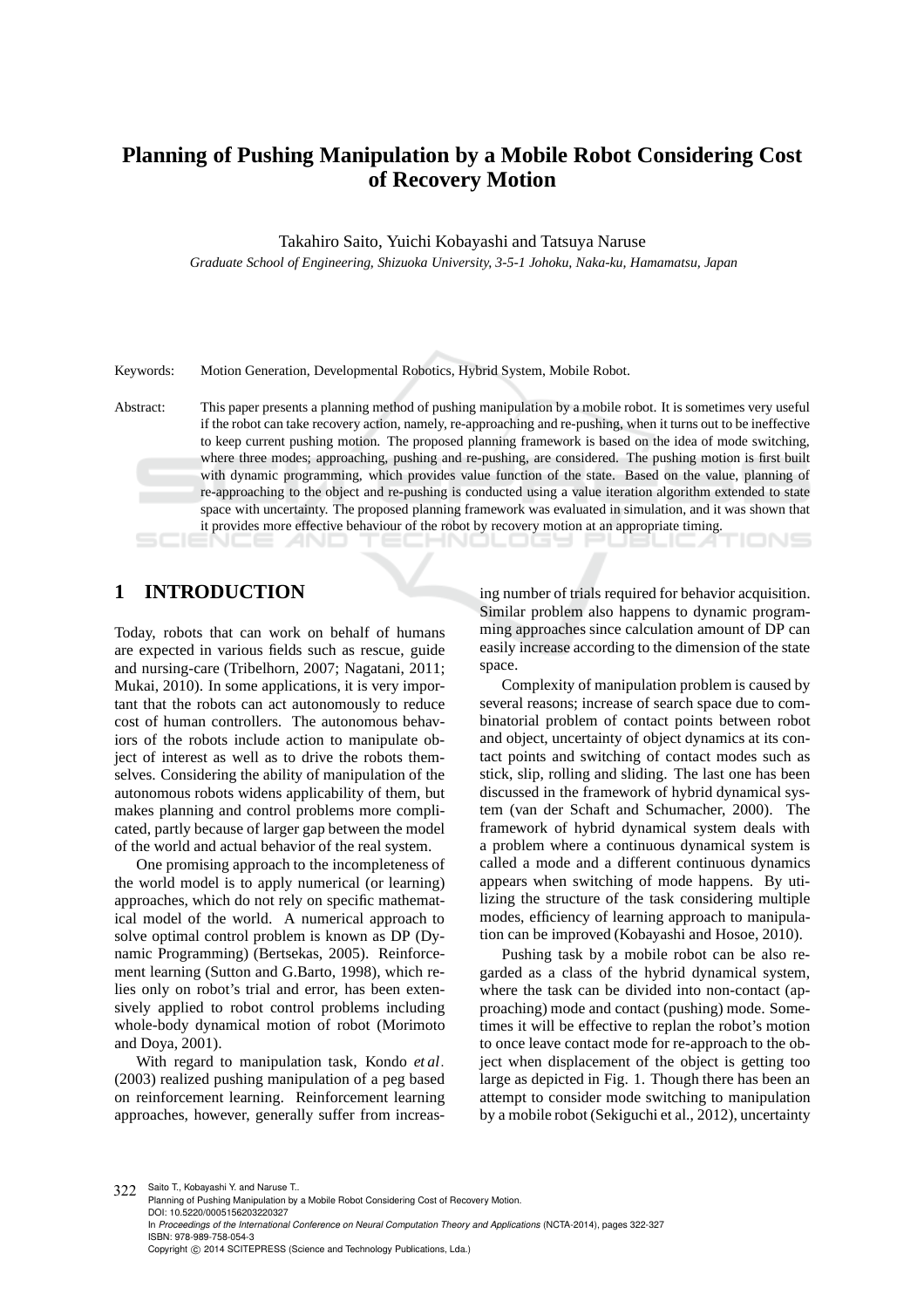**INOI** 



Figure 1: An example of re-pushing behavior.

in the process of pushing was not sufficiently considered. This paper presents a planning of pushing manipulation by a mobile robot including recovery motion (re-pushing) considering uncertainty of object's position.

In the remainder, Section 2 describes problem settings of pushing manipulation. The proposed planning method is described in Sections 3 and 4, where approaching behavior and re-pushing behavior are considered, respectively. Evaluation by simulation is described in Section 5, followed by conclusion in Section 6.

## **2 PROBLEM SETTING**

A task of pushing manipulation by a mobile robot is considered. The mobile robot has two wheels, to which rotational speed commands are sent. A circular object is located at an initial position that is apart from the robot. The objective is to carry the object to goal region in the shortest time.

If the robot fails to push the object to the goal region, it has to retry the task, which requires longer time. Thus, the robot is required to consider risk of failing to reach the goal region through the increase of expected time for task completion. It can reduce the risk by taking re-pushing action depending on situations. It is assumed that the robot can observe positions of the goal and the object and there are no obstacles.

Fig.2 shows the model of two-wheeled robot. Each variable is defined as follows.

- *x*, *y* : Coordinates of the point P [mm]
- $\bullet$   $\theta$  : Orientation of robot to the x-axis [rad]
- $\bullet$   $\omega_r$ ,  $\omega_l$ : Angular velocity of the wheel [rad/sec]
- *R* : Radius of the wheel [mm]
- *L* : Length of the axle [mm]

Kinematics of the forward motion of robot is expressed by the following equation.



Figure 2: Model of two-wheeled robot

$$
\begin{bmatrix} \dot{x} \\ \dot{y} \\ \dot{\theta} \end{bmatrix} = \begin{bmatrix} \cos \theta/2 & \cos \theta/2 \\ \sin \theta/2 & \sin \theta/2 \\ 1/R & 1/R \end{bmatrix} \begin{bmatrix} R\omega_r \\ R\omega_l \end{bmatrix}
$$
 (1)

Position and orientation of the robot can be obtained by integrating (1) as

$$
x = x_0 + \frac{R}{2} \int_0^t \cos \theta(t) (\omega_r + \omega_l) dt
$$
 (2)  

$$
y = y_0 + \frac{R}{2} \int_0^t \sin \theta(t) (\omega_r + \omega_l) dt
$$
 (3)

$$
\Box \Box \theta = \theta_0 + \int_0^t (\omega_r - \omega_l) dt, \qquad (4)
$$

where  $x_0$ ,  $y_0$ ,  $\theta_0$  denote position and orientation of the robot at time  $t = 0$ .

## **3 PLANNING OF APPROACHING AND PUSHING BEHAVIORS**

#### **3.1 Motion Generation based on DP**

Motion planning of each behavior is based on DP. Let *s* ∈ *S* denote discrete state and *a* ∈ *A* denote action, where *S* and *A* denote sets of states and actions, respectively. Transition probability from state *s* to *s* ′ by taking action *a* is denoted by  $P_{ss'}^a$ , where  $s, s' \in S$ and  $a \in \mathcal{A}$ .  $R_{ss'}^a$  denotes expected reward given to the robot for state transition from  $s$  to  $s'$  with action  $a$ . The objective of motion planning is to obtain a control policy  $a = \pi(s)$  which maximizes cumulated reward  $\sum_{k=1}^{\infty} \gamma^{k-1} R_{ss'}^a$ , where  $0 < \gamma \le 1$  denotes discount factor.Discount factor is an index for evaluating by discounting the reward obtained in the distant future. The optimal Bellman equation is expressed by the following

$$
V(s) = \arg \max_{a} \sum_{a} \pi(s, a) \sum_{s'} P_{ss'}^{a} [R_{ss'}^{a} + \gamma V(s')] , \quad (5)
$$

where  $V(s)$  denotes state value function. By iterating update of the equation, called value iteration, for all  $s \in S$ , value function of each state under the optimal control policy is obtained. In this paper, motion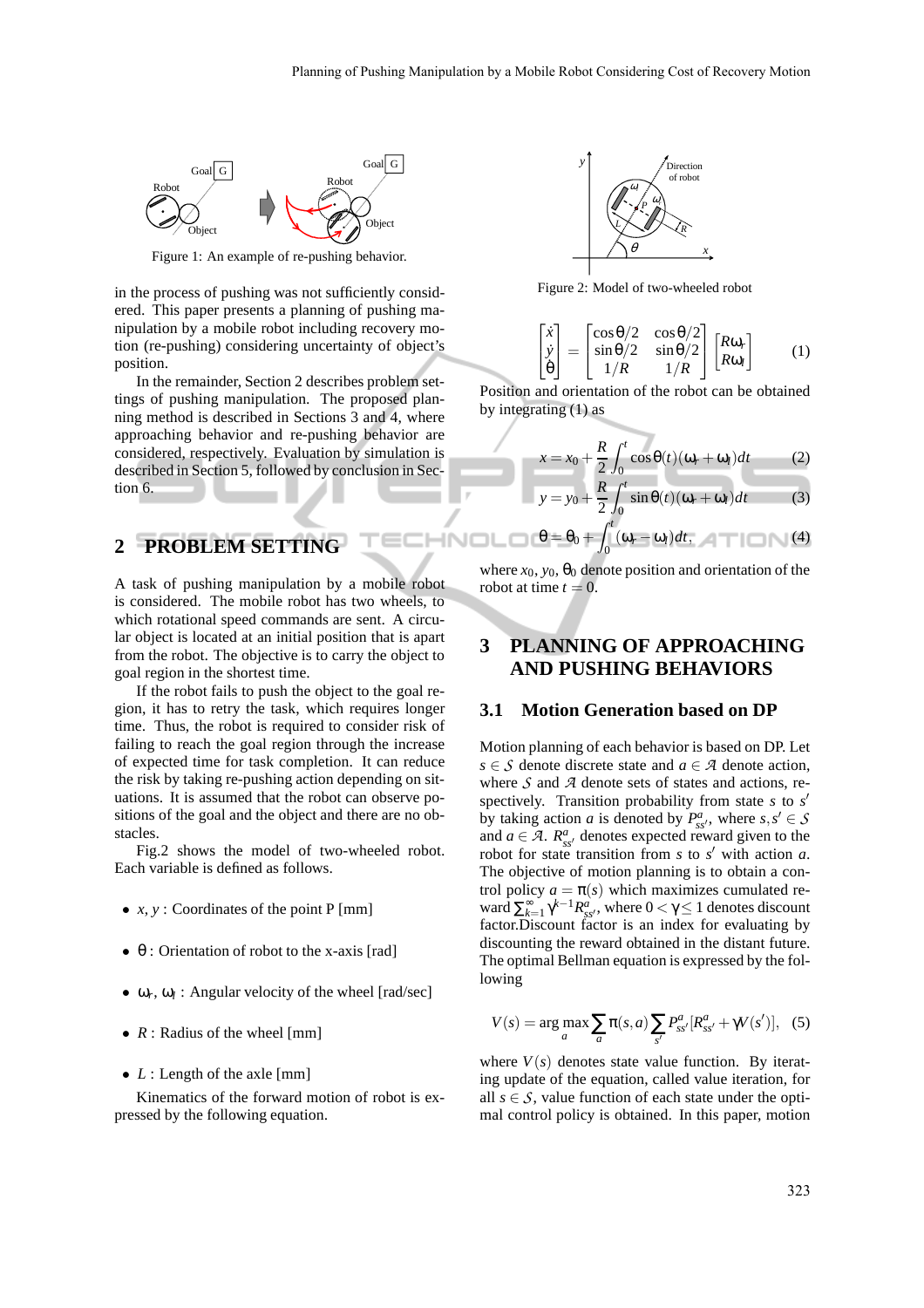planning with DP is used to obtain control policies for approaching motion and pushing motion.

The value iteration algorithm is shown below, where ε denotes a small positive value to judge convergence.

**Algorithm 1:** Algorithm of Dynamic Programming.

The initialized with the value of any *V*.  $V(s) \leftarrow 0$ Repeat : For each  $s \in S$  $v \leftarrow V(s)$  $V(s) \leftarrow \max_{a} \sum_{s'} P_{ss'}^{a} [R_{s}^{a}]$ *ss*′ +γ*V*(*s*)] (6) ∆ ← max(∆,|*v*−*V*(*s*)|)  $\Delta < \varepsilon$ . output the policy  $\pi$  $\pi(s) = \arg \max \sum_{s'} P_{ss'}^a [R_{s}^a]$ *a*  $s<sub>ss'</sub> + \gamma V(s)$ ]

## **3.2 Generation of Approaching Behavior**

Model of two-wheeled robot for non-contact mode is shown in Fig.3. Non-contact mode denotes a state where the robot approaches the target. State of robot in the non-contact mode,  $x \in \mathbb{R}^3$ , and control input  $u \in \mathbb{R}^2$  are defined as

$$
x = (x_r, y_r, \theta)^{\mathrm{T}}, u = (\omega_l, \omega_r)^{\mathrm{T}}, \tag{7}
$$

where  $x_r$ ,  $y_r$  are the position of the robot and  $\theta$  is the posture of the robot.  $\omega_l$ ,  $\omega_r$  are the rotational speeds of the left and right wheels, respectively.

The robot must reach an appropriate place to start pushing the object. A point on the opposite side of the line to the goal is target point.

#### **3.3 Generation of Pushing Behavior**

Model of two-wheeled robot for Contact mode is shown in Fig.4. Contact mode is a state where the robot pushes the object. State of the robot in the contact mode,  $x \in \mathbb{R}^4$ , and control input  $u \in \mathbb{R}^2$  are defined as,

$$
x = (x_r, y_r, \theta, \phi)^{\mathrm{T}}, u = (\omega_l, \omega_r)^{\mathrm{T}}, \tag{8}
$$

where  $\phi$  denotes the orientation of the object relative to the robot. The target position of the object is defined as  $(x_g, y_g)$ . The target state for the pushing behavior is a state where center of the object is inside a square with size  $R_g$ [mm] at  $(x_g, y_g)$ .





Figure 4: Contact mode.

Figure 3: Non-contact mode.

**X**<sup>2</sup> Current configuration Non-contact mode Mode transition Contact mode **X**<sup>1</sup> **X**<sup>3</sup> Desired configuration  $Re-$ Figure 5: Planning space shift among different modes.

# **4 PLANNING OF RE-PUSHING BEHAVIOR**

## **4.1 Uncertainty in Pushing Manipulation**

If the robot could reach the desired position for pushing given in section 3.2 without any error, the object would reach the goal position only with completely straight locomotion of the robot. In the implementation of the approaching behavior, however, there is an inherent error caused by discretization of the state. It is required to consider deviation of object trajectory even with the planned pushing behavior described in section 3.3.

It will be better to stop continuing current pushing motion and to take approaching behavior again when deviation of the object it too large to safely move to the goal region. This behavior is called re-pushing in this paper. The core contribution of the paper is to realize an appropriate planning when to take repushing action. Since approaching behavior inherently includes error at the destination, the re-pushing behavior should be planned considering uncertainty of position of the object.

The outline of mode transitions in pushing and repushing behaviors is shown in Fig.5. After reaching the contact mode, the robot proceeds toward the desired configuration while keeping the contact mode. But if necessary, it once switches to non-contact mode not to fail to reach the goal region. This decision of re-pushing can be made by considering both costs of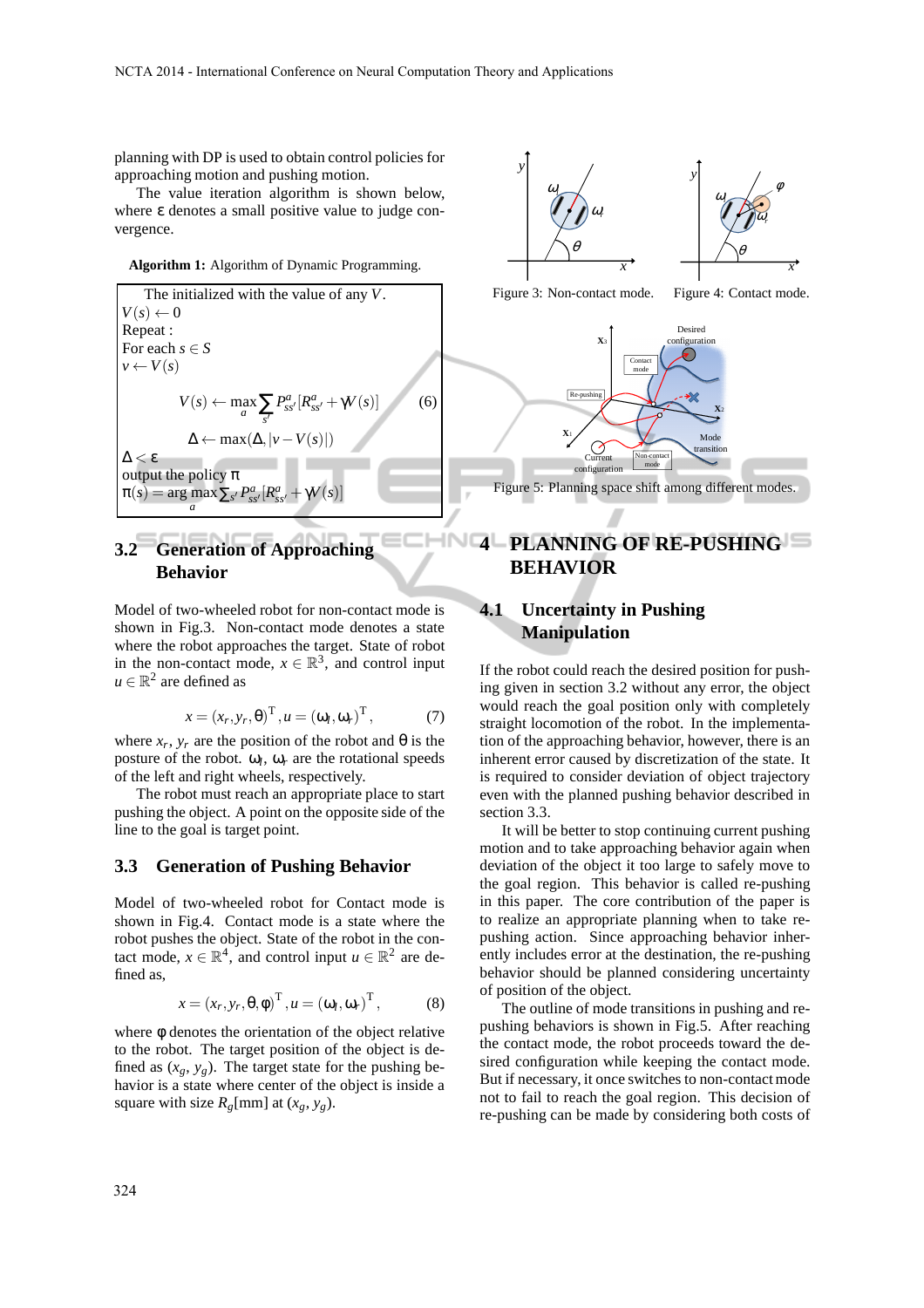keeping current pushing behavior and switching to repushing behavior. Note that 'cost' used in the following has the same meaning as 'reward' with multiplication of -1.

#### **4.2 Planning of Re-pushing Behavior**

Uncertainty of object behavior is considered using particles (Thrun et al., 2005) that express various positions of the object. Initially, particles are located randomly according to size of a discrete state used in approaching behavior, as shown in Fig. 6. Variance of the object position is expressed by range of distribution of the particles. Let  $\phi_j$ ,  $j = 1, \dots, M$  denote *j*-th discretized range of the object position relative to the goal direction, which corresponds to a state where particles are distributed in interval of [−φ*<sup>j</sup>* φ*j*]. Distance of the robot to the goal is also discretized and denoted by  $r_i$ ,  $i = 1, \dots, K$ . Thus, state of the robot and the object with uncertainty is represented by discrete state of  $(r_i, \phi_j)$ ,  $i = 1, \dots, K, j = 1, \dots, M$  (see Fig.7). **TENC**  $-$ **TECL** 

Decision of taking re-pushing action is expressed by a threshold of φ, denotes by φ*a*, where re-pushing is conducted if the relative angle of the object to the goal direction exceeds φ*a*. Expected cost for taking action  $\phi_a$  in state  $(r_i, \phi_j)$  can be estimated by the particles that are located inside the region defined by  $\phi_j$ . Now let  $N_1$  particles are inside the region defined by  $\phi_a$  and *N*<sup>2</sup> particles are outside. Expected cost for continuing current pushing behavior can be estimated by evaluating the  $N_1$  particles.  $N_2$  particles can be utilized to estimate expected reward for taking re-pushing behavior. Now let  $V(r_i, \phi_j)$  denote value (expected cumulated cost) at state  $(r_i, \phi_j)$ . The evaluation can be done by applying the value iteration framework in the following form:

$$
V(r_i, \phi_j) = \min_{\phi_a} \frac{1}{N} \left[ N_1(\phi_j, \phi_a) \left( \Delta t + V(r_{i-1}, \phi'_j) \right) + N_2(\phi_j, \phi_a) \left( \frac{1}{N_2(\phi_j, \phi_a)} \sum_{k=1}^{N_2} d(\phi_k) + V(r_i, \phi_0) \right) \right],
$$
\n(9)

where  $\phi_k$  denotes position of *k*-th particle and  $d(\phi_k)$ denotes cost for re-approaching behavior starting from state  $\phi_k$ .  $N_1(\phi_j, \phi_a)$  and  $N_2(\phi_j, \phi_a)$  denote number of particles inside and outside of region defined by re-pushing threshold  $\phi_a$  in state  $\phi_j$ , respectively.



Figure 6: Variation in the position of the object.



#### **5.1 Experimental Condition**

To evaluate the effectiveness of the proposed method, re-pushing behavior with fixed threshold values  $\phi_a$  = 10 and  $\phi_a = 20$  were implemented. Performance of each strategy was evaluated by repeated trials with different initial positions of  $(x, y, \theta, \phi)$ . Size of the goal region was defined as 20 mm.

The specifications of the robot and the object used in the simulation were given by the followings; radius of the wheel 20mm, length of the axle of the robot 50mm, radius of the robot 25mm, radius of the object 15mm. Table 1 depicts the number of discretization of the state space for the contact mode and the noncontact mode.

Table 1: the number of divisions of the discretization.

|                         | State space | Division number |
|-------------------------|-------------|-----------------|
| $x$ [mm]                | [0, 250]    | 26              |
| $y$ [mm]                | [0, 250]    | 26              |
| $\theta$ [deg]          | [0, 360]    | 36              |
| $\overline{\phi}$ [deg] | $[-30, 30]$ | 13              |

Initial configuration of the robot was fixed at (*x*, *y*,  $\theta$ )=(7,7,45) and initial position of the object was varied from -10 to 10 degree with one degree intervals. Discretization of action was given as 20 motions, 2 for turning to the left and the right, 9 for forward and 9 for backward locomotions.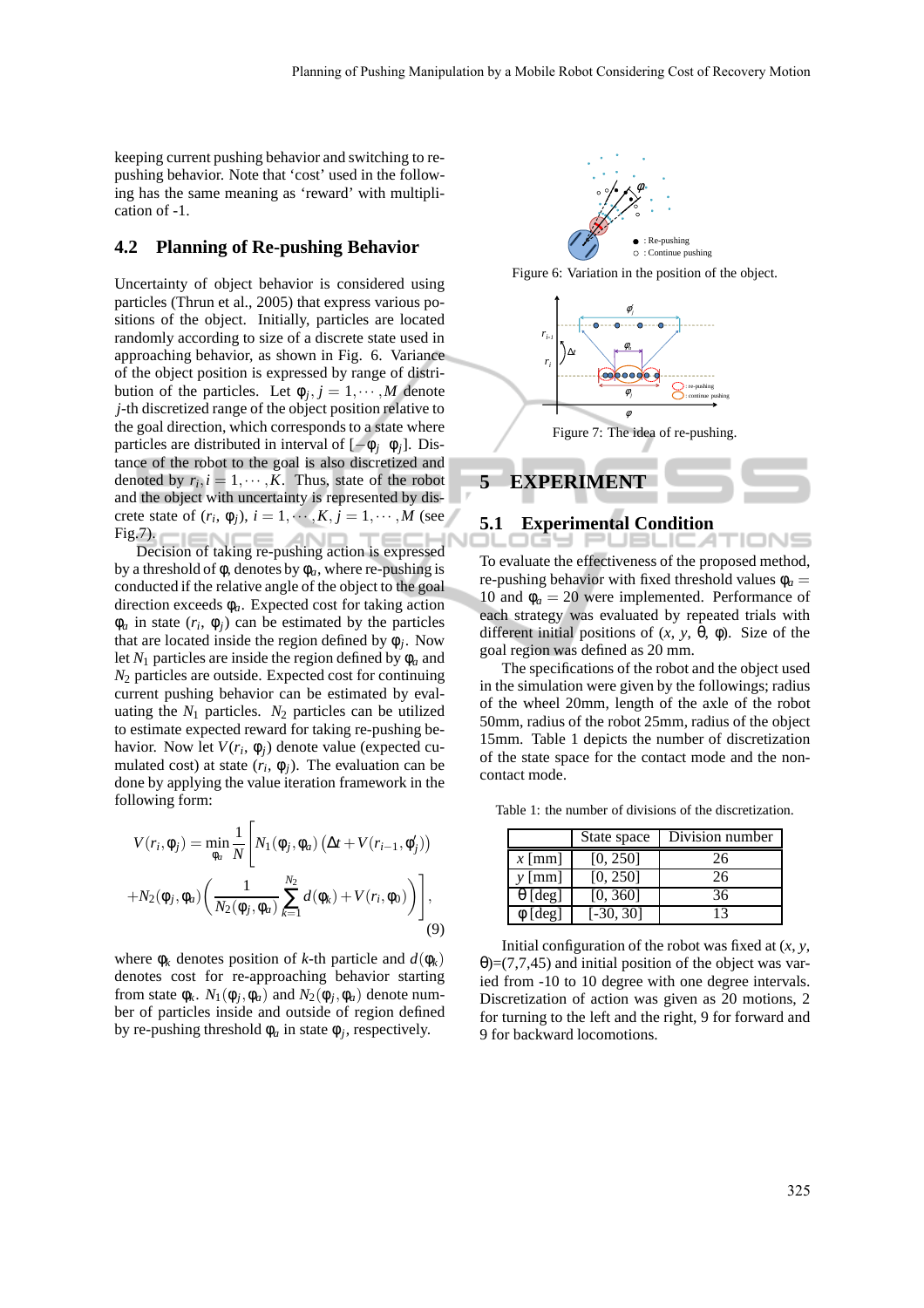



Figure 8: Prediction of the position of a subject with a particle.

Figure 9: Value calculation results for determining the range.

### **5.2 Experimental Result**

An example of particle simulation is shown in Fig. 8.  $+$  in the figure depicts position (particle) of the object. Initially particles were located in front of the robot with a small variation. It can be seen that positions of the object diverged even with a small initial variation.

The value calculation results by the dynamic programming is shown in Fig.9. It can be seen that value of state expected cost is higher when  $r_i$  (distance to the goal) is larger and  $\phi_j$  (variance of object position) is larger. The obtained value function can be used to plan re-pushing actions.

The result of comparison between the proposed method and re-pushing strategy with fixed threshold is depicted in Table 2. Success rate in the table denotes ratio of reaching inside the goal region. It can be seen that proposed method realized the best success ratio. Average steps required to reach the goal region was also the best compared with the fixed threshold strategies.

An example of trajectory realized by the proposed re-pushing planning is shown in Fig. 10, where the object is denoted by red circles. Blue circles denote the robot when it was pushing the object and green circles denote the robot with approaching (noncontact) mode. First it continued pushing motion until the object turns away from the goal (a). The first repushing was applied by re-approaching (b) and pushing (c). The robot finally moved the object to the goal region after the second re-pushing (d).

Table 2: Experimental result.

|                | Success rate  | Average of steps |
|----------------|---------------|------------------|
| Present method | 71.4% (15/21) | 50.4             |
| $\Phi_a = 20$  | 52.4% (11/21) | 74.3             |
| $\phi_a = 10$  | 57.1% (10/21) |                  |

There were failures of the pushing task both in the proposed framework and the fixed re-pushing strategies. They were caused by incompleteness of the control policy obtained by DP. Discretization of the state space was not sufficiently fine so as to enable







Figure 11: An example which is larger number of steps as compared to the fixed value.

the robot to take appropriate action at every discrete state. Increasing the discretization number also for the robot's action will improve success rate of the task.

An example of trajectory that took many steps to reach the goal is shown in Fig. 11. In this case, the robot decided to take re-pushing at the last frame indicated in (a), but it took many steps to re-approach the object. This inefficiency might have been caused by the calculation of value function based on (9). In the framework, distance of the robot from the goal was considered in addition to the variance of the object position φ. Taking distance of the object from the goal into account will also contribute to improve planning of the re-pushing.